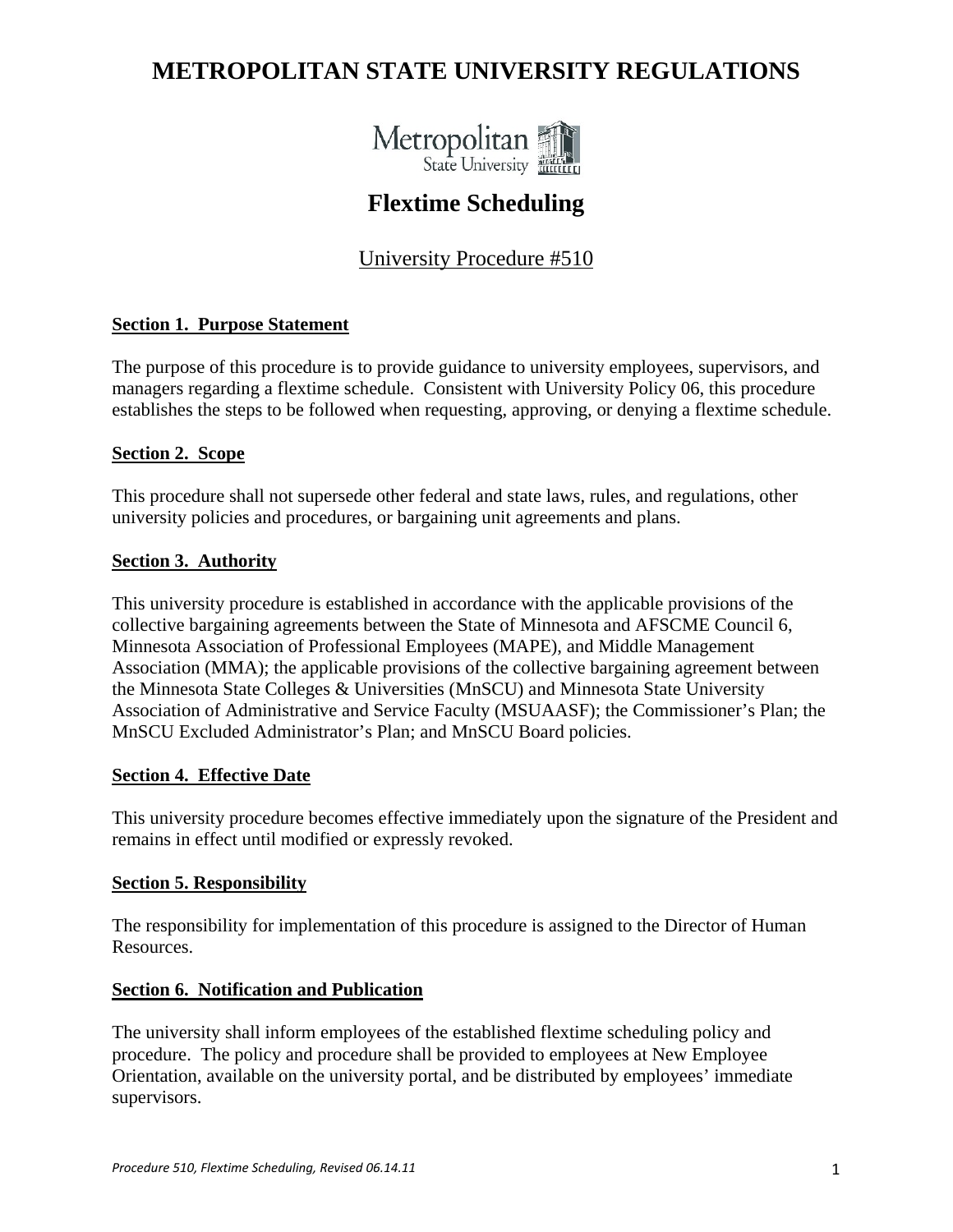## **Section 7. Objective**

To benefit the university and the employees by providing opportunities for:

- expanded hours of service to the public;
- uninterrupted work time;
- increased ability to accommodate individual employees' peak performance times during the day;
- greater employee job satisfaction due to increased control over work schedule increased ability to provide a better "fit" between employees' work and personal schedules.

## **Section 8. Definitions**

- **A. Flextime Scheduling:** A plan of alternative work schedules available to employees upon request and supervisory approval. A flextime schedule is a recurring and predictable schedule.
- **B. Work Unit:** A group of employees all of whom are immediately supervised by the same supervisor.
- **C. Normal Work Day**: Consists of no more than 10 hours of work within a 24 hour period, excluding an unpaid meal period.
- **D. Work Week**: Shall consist of Wednesday through Tuesday (this is known the State of Minnesota's payroll week).
- **E. Public Office Hours:** The hours from 8:00 a.m. to 4:30 p.m. each work day when all of the university's offices will be open and staffed to provide services to students, other work units, and the public. Exceptions will be made to the public office hours on an as needed basis by the appropriate division Vice President.
- **F. Standard Work Hours**: A schedule of five 8-hour days (excluding an unpaid lunch) during a work week.

## **Section 9. Considerations**

Under flextime scheduling, employees have the opportunity to request an adjustment to their work schedules so long as it does not result in the payment of overtime and is consistent with the requirements of law, collective bargaining agreements/plans, and university policies and procedures.

Management retains the authority and responsibility for approving, modifying, denying or terminating individual flextime schedules when, in management's judgment, they adversely affect service to students and the public, or the operation of the university, its divisions, offices, activities or work units.

In light of the varying nature of work performed by each work unit, not all employees will be able to participate as freely as others in the flextime scheduling options. Further, the nature of the work and service expectations in some units may dictate a further restriction of flexibility.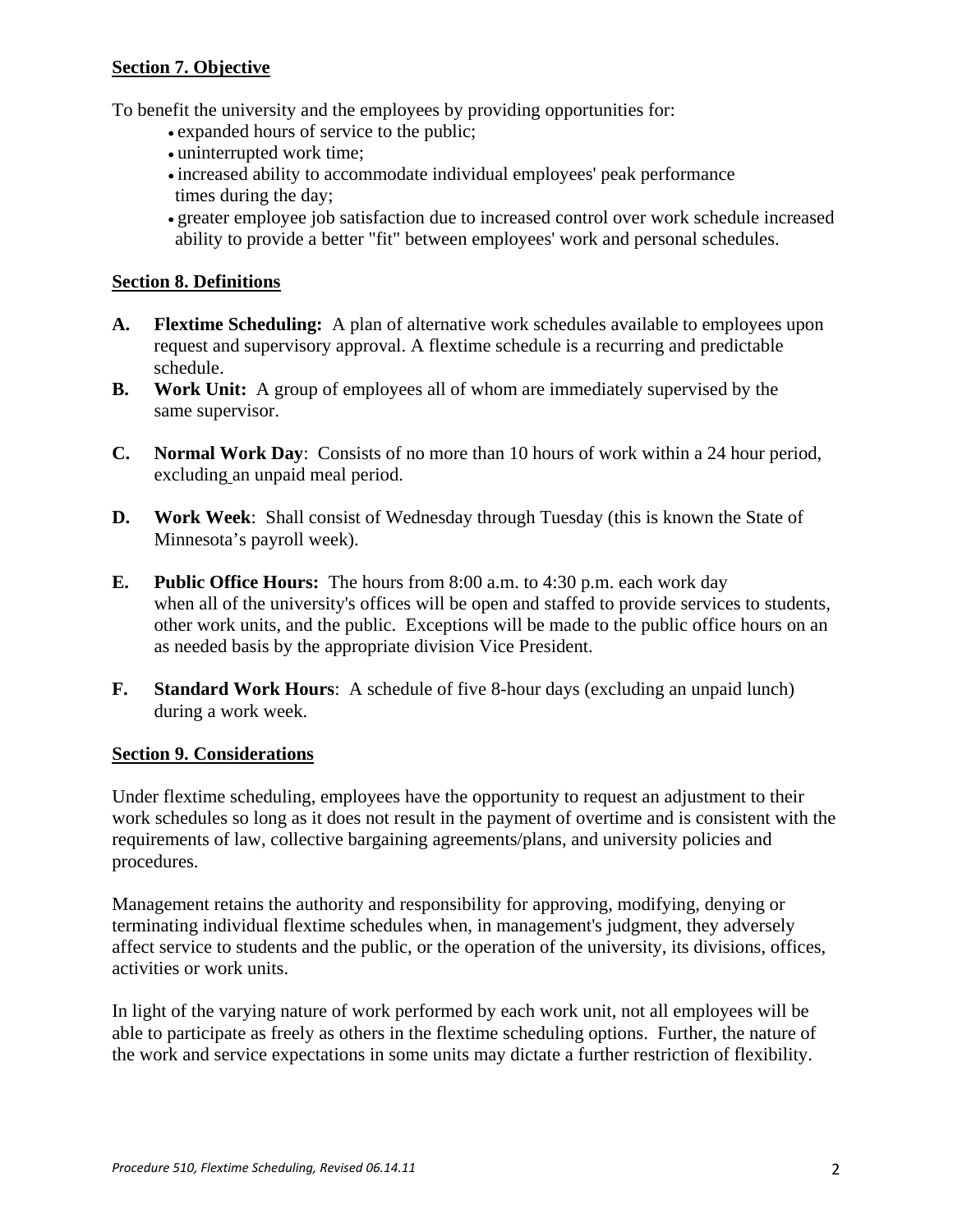## **Section 10. Schedules**

By way of example, full-time employees may request one of the following schedules:

- Ten 8-hour days each biweekly pay period
- Eight 9-hour days and one 8-hour day each biweekly pay period
- Eight 10-hour days, two days off each biweekly pay period
- Eight 9-hour and two 4-hour days each biweekly pay period.

Break periods may not be accumulated or used in the computation of flextime scheduling.

## **Section 11. Implementation**

Upon implementation of flextime, work schedules of all employees will be posted, if required by collective bargaining agreement, and maintained by the Office of Human Resources and the immediate supervisor. An employee who is currently working on an approved schedule may continue that schedule unless management of the university changes that schedule in accord with the provisions of the applicable collective bargaining agreement or plan. Any employee who wishes to change his/her current schedule should initiate the following steps:

**Step 1:** The employee shall submit a written request for a specific schedule to his/her immediate supervisor at least 14 calendar days prior to the date the new schedule would go into effect, if approved.

**Step 2:** The immediate supervisor shall review the request taking into consideration at least the following factors:

- (a) Benefits to the requesting employee and university;
- (b) Adverse effects which might result from the requested schedule;
- (c) Requests for flextime schedules from other employees of the work unit;
- (d) Duties and responsibilities of the employee's position and whether they can be effectively and efficiently performed during the requested schedule;
- (e) Level of staffing and supervision necessary at various times of the work day and week to ensure that the work unit's activities are accomplished effectively and efficiently;
- (f) Level and quality of service provided to the work unit's customers;
- (g) Schedules of other employees within the activity area, office, division or University with whom the requesting employee or the work unit must coordinate activities;
- (h) Additional cost or liabilities to the University which would result from the requested schedule; and/or
- (i) Any other considerations as appropriate to the work unit.

**Step 3:** If there are conflicting requests from employees and the needs of the work unit require that not all requests may be approved, the supervisor will approve (if all other factors indicate approval) the request submitted by the employee with the most state seniority. Should conflicts still exist, they will be resolved by lot. No request may be unreasonably denied.

**Step 4:** The immediate supervisor will provide the employee and the Office of Human Resources with written notice and explanation of the decision.